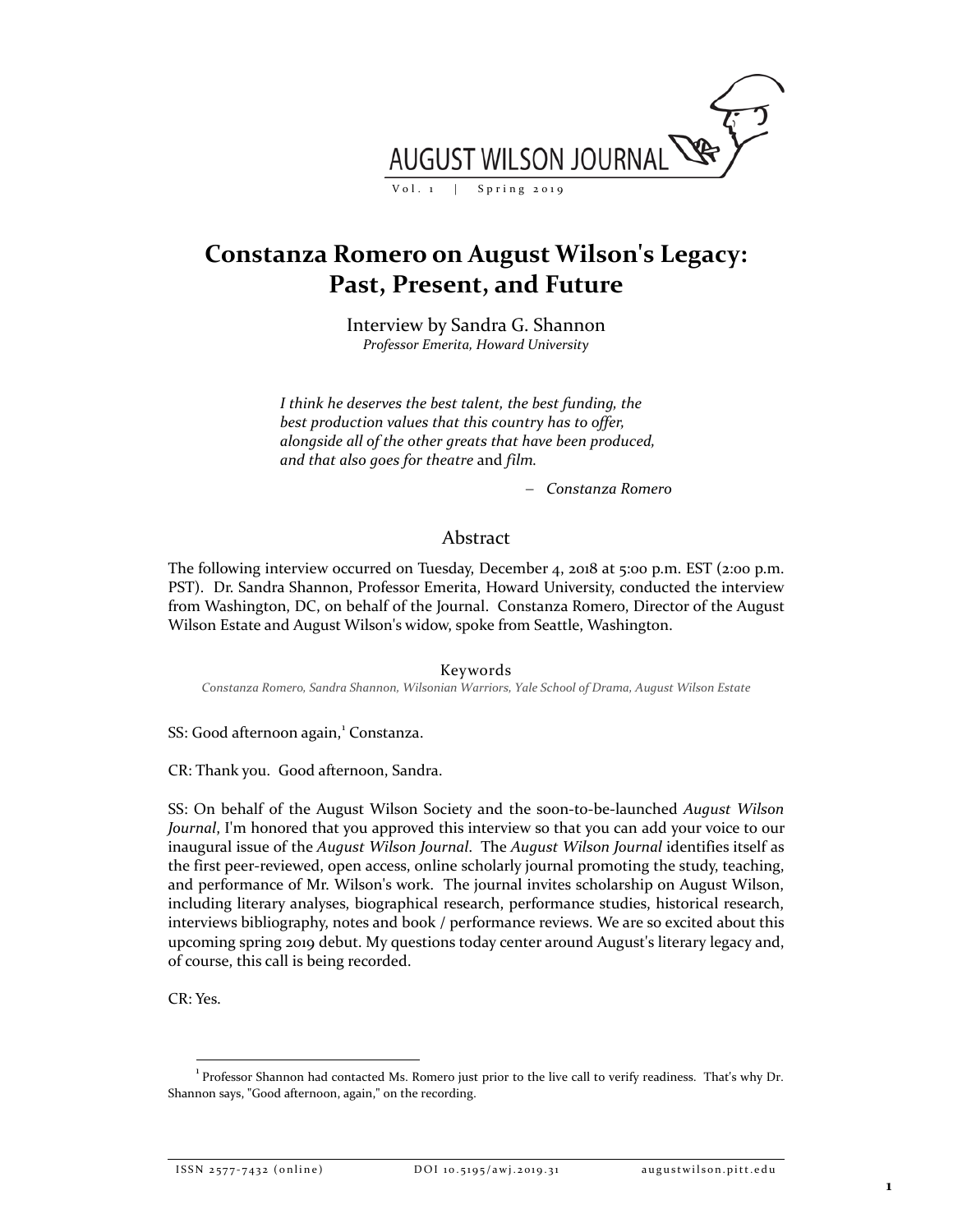SS: As Wilson's wife and current executor of the August Wilson Estate, can you talk about some of the initiatives that you have overseen--or have been part of--to preserve August's



*Dr. Sandra Shannon*

legacy and, on a scale from one to five, five being the highest, how are things going with that?

CR: Oh my God, that's a hard thing [laughter]. You're asking me to grade myself on my work. Let's see what grade I give myself at the end of the interview. After August's passing in 2005, a lot of people came together and really pooled their forces to have *Radio Golf* be performed on Broadway, thus completing all ten plays of August to be performed in New York and those ten plays being, of course, The American Century Cycle. Then that same wave of energy went into the Kennedy Center reading,<sup>[2](#page-1-0)</sup> and I don't know if you attended that or not.

SS: I've attended several of them, yes.

CR: It was what I call the "Wilsonian Warriors" coming together and celebrating and at least saying August's words and marking them on the stage of the Kennedy Center. It was

amazing.[3](#page-1-1) Then we've also taken *Joe Turner's Come and Gone*, *Fences*, and *Jitney* to Broadway and for those three plays, I was definitely involved in those, more or less, in a participatory role than others. As you have already stated, we have published all ten plays of the American Century Cycle. Many of the productions of August's plays I do spend at least a little time with, thinking who's directing them, who's in them. Several directors have come up and have made a name for themselves directing August Wilson. I find fantastic. The most recent is Brandon Dirden who has been directing his plays at the Two River Theatre (Red Bank, NJ). [4](#page-1-2) There's been a couple of other directors, including Phylicia Rashad and a couple others, that I have sort of said, "Hey, how about



*Ms. Constanza Romero*

directing?" and sort of open the door to have them say, "Hmm, let me try it." It's very exciting.

SS: Like Ruben [Santiago-Hudson] has, as well.

CR: Yes, Ruben too. So there's actors that have. Also Stephen McKinley Henderson has been directing and so actors have sort of had a little step forward to go that step . . . that much closer to August's work, and especially since they have been able to be the people who were with him in the room. So, to tack on that kind of wisdom is really terrific. And then . . . what else have we done? We've just completed the first round of compiling all of August's papers into one archive that's being housed at a very state-of-the-art facility here in the Seattle area. We have published a book on August's monologues for the August Wilson

<span id="page-1-0"></span> <sup>2</sup> From March through April of 2008 the Kennedy Center in Washington D.C. staged readings by 41 actors of all ten plays of Wilson's American Century Cycle.<br><sup>3</sup> The "Wilsonian Warriors" (sometimes "Wilson Soldiers") are not an official or recognized group or

<span id="page-1-1"></span>organization. The term designates theatrical and film actors, directors, artists, producers, and technicians who have participated in multiple or significant Wilson productions and projects, and who thus represent a significant body of knowledge and experience regarding Wilson's *ouevre*. This includes such actors (unless otherwise noted) as Mary Alice, Dwight Andrews (musical director), Anthony Chisholm, Stephen McKinley Henderson, Wali Jamal (who has appeared in the entire American Century Cycle), James Earl Jones, Delroy Lindo, Phylicia Rashad, Michele Shay, Mark Clayton Southers (director), Courtney Vance, and Denzel Washington (actor and director). 4 Brandon J. Dirden, American actor and director, has portrayed Boy Willie in Wilson's *The Piano Lesson* and

<span id="page-1-2"></span>Booster in *Jitney* and has directed Wilson's *Seven Guitars* and *King Hedley II*.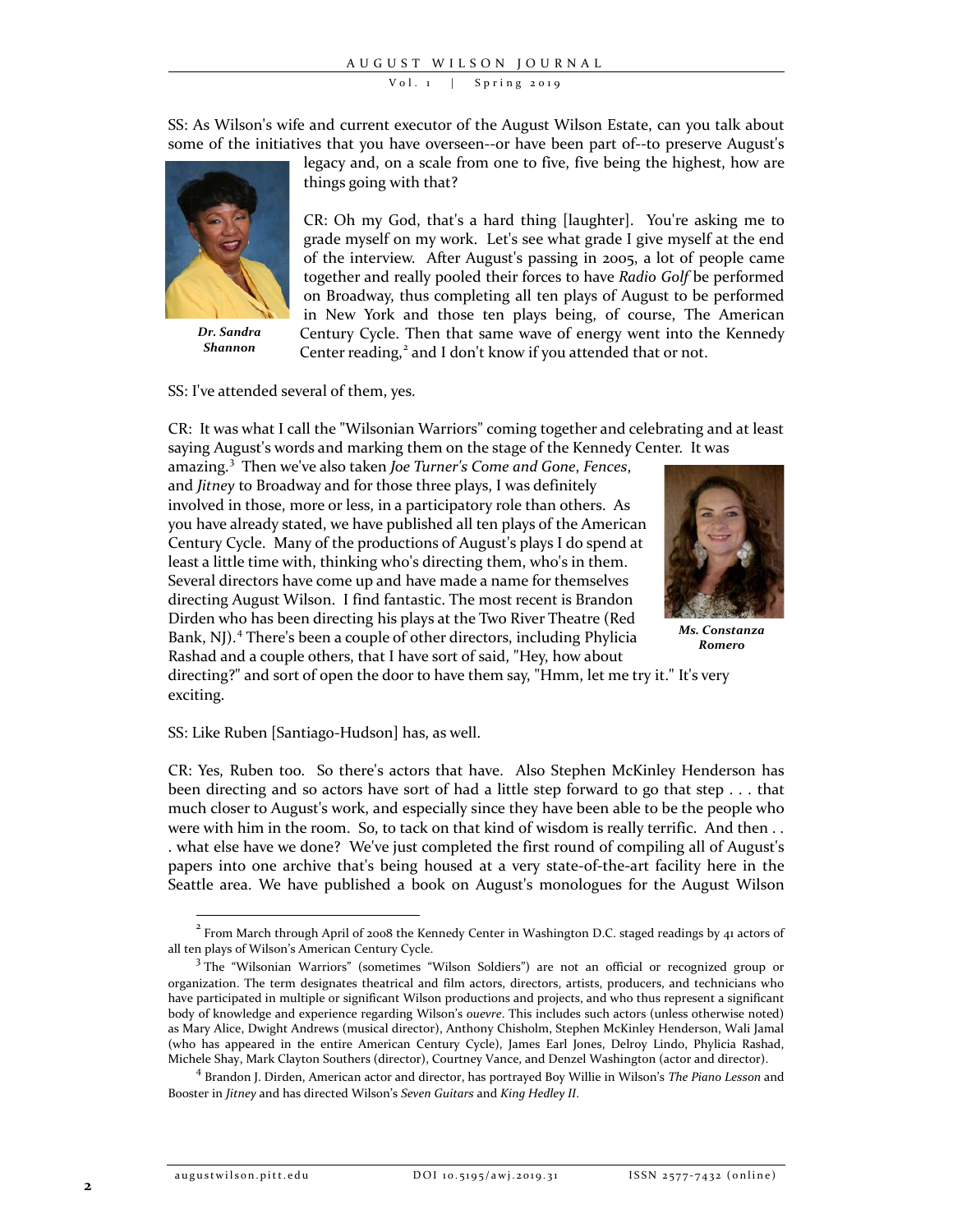#### SHANNON : CONSTANZA ROMERO ON AUGUST WILSON'S LEGACY: PAST, PRESENT, AND FUTURE August Wilson Journal | Vol. 1 | Spring 2019

Monologue Competition and other purposes for students and professionals. I have been teaching. This is something that is very close to my heart. I have been going to Yale to teach the first years just for a small section of time, but while they are working an August Wilson project. And the reason I'm doing that is because they are young designers who may not have had an opportunity to design for August Wilson before, and I think that me sharing with them all of the little details that are important within the text of August Wilson, as opposed to them just designing something because it's a project at school or using the same research as everybody else. I really, really have them get in touch with who they are as designers and what they can add to the work. So, I've been doing that, and I, of course, was involved with the movie *Fences* and participated in the national promotional tour. I travel still too many parts of the US and London in the UK representing the Estate, and what I wanted to also underline was that at this point it's 13 years later and a lot of the initiatives, a lot of the projects that I am thinking about are things that are a little bit more removed from the time after August's passing. All these people came together and rallied to say, "Let's not forget August Wilson." And so, now, I feel that my mission is a little bit more abstract. There are legacy projects which I can speak about later, and I need people behind me to be able to get these things off the ground. But managing August's legacy and estate, I've never run out of ideas. I never think, "Oh, my gosh, what else is there to do with August's work? It is infinite."

SS: Wonderful. Well, I will venture to give you a grade, Constanza. [Laughter]. Based upon all that I know you have done and are involved in right now, you will get a five plus.

CR: Oh, Sandra, that's lovely [laughter].

SS: I'm sure your classes are wait-listed at Yale.

CR: They're for the graduate students, so they're all there.

SS: Yeah, what is the title of that book you referenced that you compiled . . . on monologues?

CR: Oh yeah, the title of that book. It was printed by Samuel French. It's called *Dangerous Music: The Monologues of August Wilson. [5](#page-2-0)*

SS: Available on Amazon?

CR: I'm sure it is.

SS: Okay, great. I'll take a look at it. Thank you so much for that. Over the years, August's critically acclaimed plays have had several names. I've seen several names. They've been called The Pittsburgh Cycle, the August Wilson Century Cycle, and The American Century Cycle. Which name does the Estate endorse and why?

CR: Well, just yesterday I wrote on a piece of paper "August Wilson's American Century Cycle." But truly, I am the one who has been really standing 100% behind the name "The American Century Cycle," and I feel very strongly about this because, first of all, any story of

<span id="page-2-0"></span> <sup>5</sup> https://www.samuelfrench.com/s/62503/dangerous-music-the-american-century-cyclemonologues-a-tool-for-actors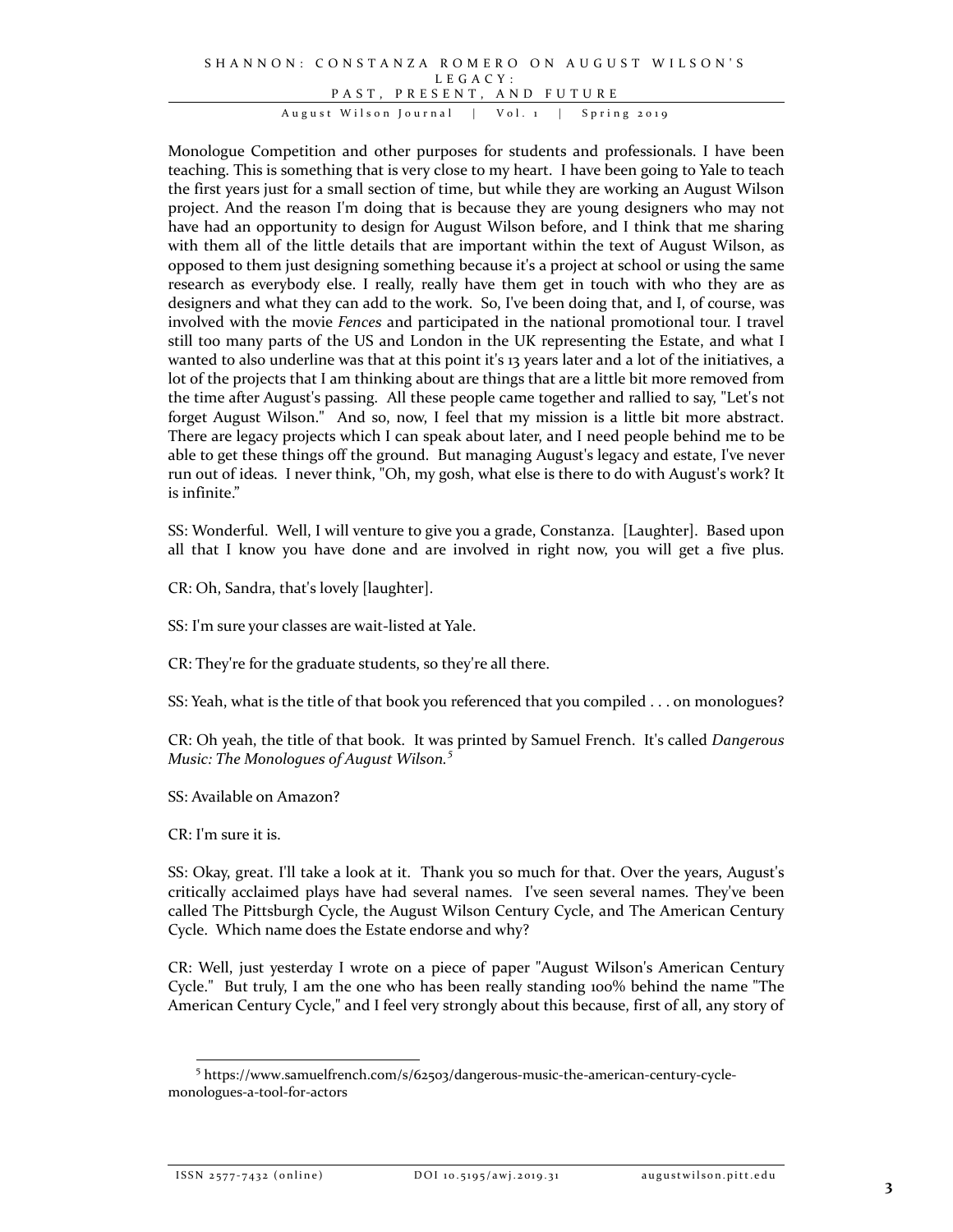the oppressed as it existed in August's plays, stories about oppression. Any story about the oppressed is also a story about the oppressor.

#### SS: Yes.

CR: These are American stories. These are an incredible canon of work that touches so many pieces of the 20th Century. Therefore, in its life in Pittsburgh for those nine plays and life in Chicago for *Ma Rainey's Black Bottom* . . . that small town [of Pittsburgh] represents all of America. Another reason I feel strongly about naming it The American Century Cycle is because, August, many times, was . . . he read somewhere in an article that he was one of the best "African American playwrights," and I know that that kind of got to him a little bit because he really wanted . . . and he aimed to be one of *America's* best playwrights, and I think that he is and his work proves it.

SS: Absolutely. I'm sure you're constantly bombarded with questions about access to August's work. What goes into your decisions to grant or deny access to Wilson's plays by producers, scholars, or other interested parties. What are some of your criteria?

CR: Well, I don't really have criteria yet. Most of his archive is here in Seattle. I mean, there's little bits like programs and little things like that scattered all around the country, I'm sure. But the bulk of it we have here. I granted very limited access to some of August's papers to a gentleman by the name of Laurence Glasco, <sup>[6](#page-3-0)</sup> because he's an academic from Pittsburgh, and he's writing a book on August as a young man . . . about August as he lived in Pittsburgh . . . as he lived and grew in Pittsburgh. But I like to first, more than anything, I'd really like to get an official biography together so that we can use a lot of the material . . . we have so much rich material to put together that official biography. The papers . . . I just don't feel like they should be open, especially for people that are writing unauthorized biographies of August Wilson.

SS: I wonder who you have in mind [laughter].<sup>[7](#page-3-1)</sup> In April, of course, we made that announcement. What has transpired since then? Have you begun to organize that effort?

SS: Understood, understood. Can you share some of the details about your own professional background and award-winning work as costume designer?

CR: Well, I've been . . . yes, I have been asking around for somebody to write this book with. It's very difficult. Of course, I want it to be someone who is an African American and I'm not saying that there's no African American writers, but what I am saying is that it has to be somebody...just the right person and, so far, that person hasn't appeared to me. I have been searching with the help of my estate agent at William Morris [William Morris Agency]. Her name is Susan Weaving, and every time we come up with a possibility or an idea, we pursue it, but it doesn't really lead to just the right person, but I know they are out there. But at the same time, I am jotting down, every day--little bit by little bit--little things that I feel are important for the biography. So when it is a go, I really want it to be a real go.

 $^6$  Associate Professor of History at the University of Pittsburgh

<span id="page-3-1"></span><span id="page-3-0"></span><sup>7</sup> On February 26, 2017, *The New York Times* ran an article announcing that Patti Hartigan, theater critic for *The Boston Globe*, was under contract to write a biography of August Wilson with the "full cooperation" of Constanza Romero [\(https://www.nytimes.com/2017/02/26/books/patti-hartigan-august-wilson-biography.html\)](https://www.nytimes.com/2017/02/26/books/patti-hartigan-august-wilson-biography.html). However, at the August Wilson Society 2018 Colloquium, held at the August Wilson Center in Pittsburgh, PA, April 26-29, Constanza Romero announced that the Hartigan biography was not authorized and that she (Ms. Romero) would be handling the biography herself, with the help of a yet-to-be identified professional writer, preferably an African American writer.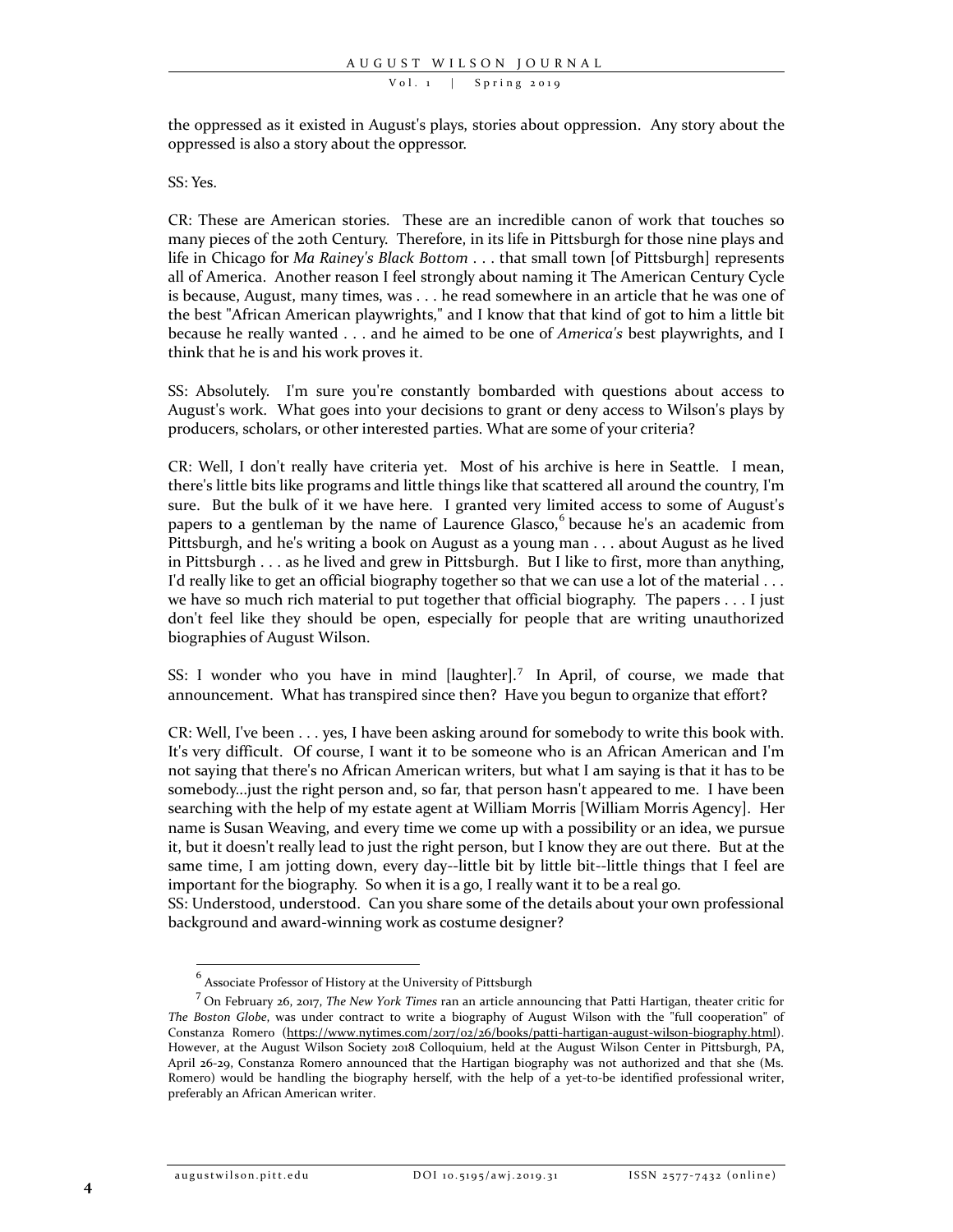CR: Oh my gosh.

SS: You did a fabulous presentation in Pittsburgh.<sup>[8](#page-4-0)</sup> When the conference was over, I realized I was on stage, so I didn't get to see the whole presentation. But can you talk about some of the projects that you're currently involved in and how you balance your work as mother, estate executor, and costume designer--and is there room for you to put on just one more hat?

CR: [Laughter] Well, there's always room for one more hat, especially for costume designer.

SS: No . . . no pun intended.

CR: No pun intended, of course. Yes, my background is very much steeped in the arts. My dad was an artist and is still an artist; he's still alive. I had lots of color and vibrancy around me all the time when I was little, and I always knew that I was going to be an artist of some kind. I studied art. I was going to be an art major, not really knowing what my future medium was going to be, but up until my early 20s, I just knew I was going to be an artist. I was living in Amsterdam at the time, and I started to see a little bit of theater, and I caught the bug. I came back to the United States and said, "I need to work in collaborative art" because I'm a collaborative person. I like to talk about ideas; I like to have a deadline. So that's how I started to study design and I ended up at the Yale School of Drama and that's how I met August Wilson. The projects that I have designed in the American Century Cycle have curiously been the early ones. Not necessarily all of them on Broadway, but I have designed *Gem of the Ocean*, *Ma Rainey*, *The Piano Lesson*, *Seven Guitars*, *Fences* and a very small production of *Jitney* in New Jersey. Those are the plays of August that I've designed.

SS: Do you have a favorite among those?

CR: Gosh, I probably have two favorites. One is *The Piano Lesson* because that's the show I was designing when I met August Wilson, and it was so magical for me to hear the inside stories . . . the ideas from the inside of the plays through August Wilson.

SS: Right.

CR: By getting to know him. Then my other favorite is *Seven Guitars*. It was the first play that he wrote while we were together here in Seattle.

SS: Oh, okay.

CR: And I just feel that I know all those characters.

SS: Yeah.

CR: Because August would both quote them and speak about them always while we were here, and it was a very magical journey for me to have gotten to see the play from its very conception to the end. So, I think that's why those two are my favorites.

ISSN 2577-7432 (online) DOI 10.5195/awj.2019.31 augustwilson.pitt.edu

<span id="page-4-0"></span> $^8$  The August Wilson Society 2018 Colloquium in Pittsburgh, PA, at the August Wilson Center included on April 27 the plenary session "A Conversation with Constanza Romero," moderated by Sandra Shannon. She focused on the collaborative process of designing costumes for Wilson's plays and on her role as Executor of the August Wilson Estate and papers.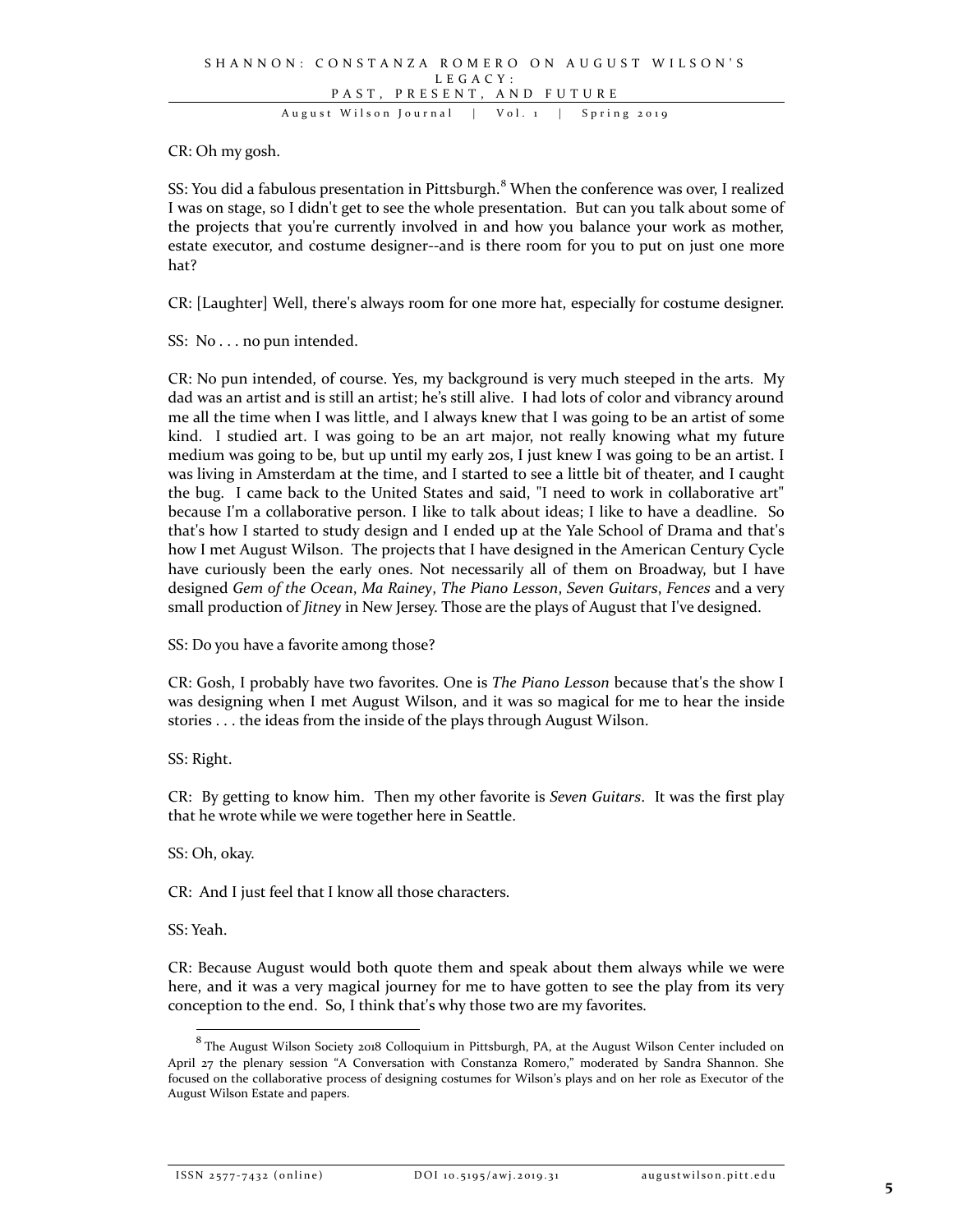#### SS: Wow.

CR: But let me see  $\ldots$  I have been doing a little less designing recently, and I think it's because I feel so much that my work with the Estate and with the legacy of August Wilson is so important, and I feel that there is so much to do. However, next year (2019), I will design one show and that's here in Seattle, so I can stay close to my daughter, because you're right, I am also a mom. And no matter how old your kids get, you're destined for a lifetime of watching over them.

### [Laughter]

CR: Yes, indeed. I think another reason why I haven't been designing as much is because I do want other hats. I just want to be involved in producing some of these plays and making decisions that are exciting and fresh. I also have been wearing another hat, which is translator for one of August's plays. We're having a reading here in Seattle . . . *Joe Turner's Come and Gone* in Spanish with Latino actors and I am directing that reading.

SS: Oh, wow.

CR: Speaking of hats . . . [laughter]

SS: Translator! Oh, my goodness. You're quite busy and doing a wonderful job. Now I remember in the documentary, you were talking about August's idiosyncrasies as a writer, like circling his desk.

CR: Yeah.

SS: Can you share any other interesting things . . . rituals, *per se*? Did he ever ask you to be a sounding board or to proofread?

CR: S*even Guitars* was first play that I call a "baby play." I saw it in the baby play form. And when he showed it to me, it was like "hmmm." He hadn't put in all his weighty, heavy  $\dots$ heavyweight monologue. He hadn't filled it up with the August Wilson muscle that a lot of the plays have. So, I thought, "This is an August Wilson play?" But I realized immediately. Right after that, I said, "This play has just been born. I get it. It will grow and is going to become one of the masterpieces in August's canon." And it did.

SS: You felt that early on, huh?

CR: Yeah, yeah.

SS: Oh, wow.

CR: What was it? Let's see. It was his sixth play or fifth play. I can't remember.<sup>[9](#page-5-0)</sup> It was the fifth or the sixth play. So, I had already seen *Fences*. I had already seen *The Piano Lesson*. I

<span id="page-5-0"></span> <sup>9</sup> Published in 1995, *Seven Guitars* is technically Wilson's seventh play, in written order (see "List of August Wilson Plays" at the end of this interview). However, *Jitney* is sometimes not counted in that progression, as it was written in 1979 and then re-written extensively in 1996. So, if Ms. Romero is counting from *Ma Rainey*, she would be remembering *Seven Guitars* as August's sixth play, as written.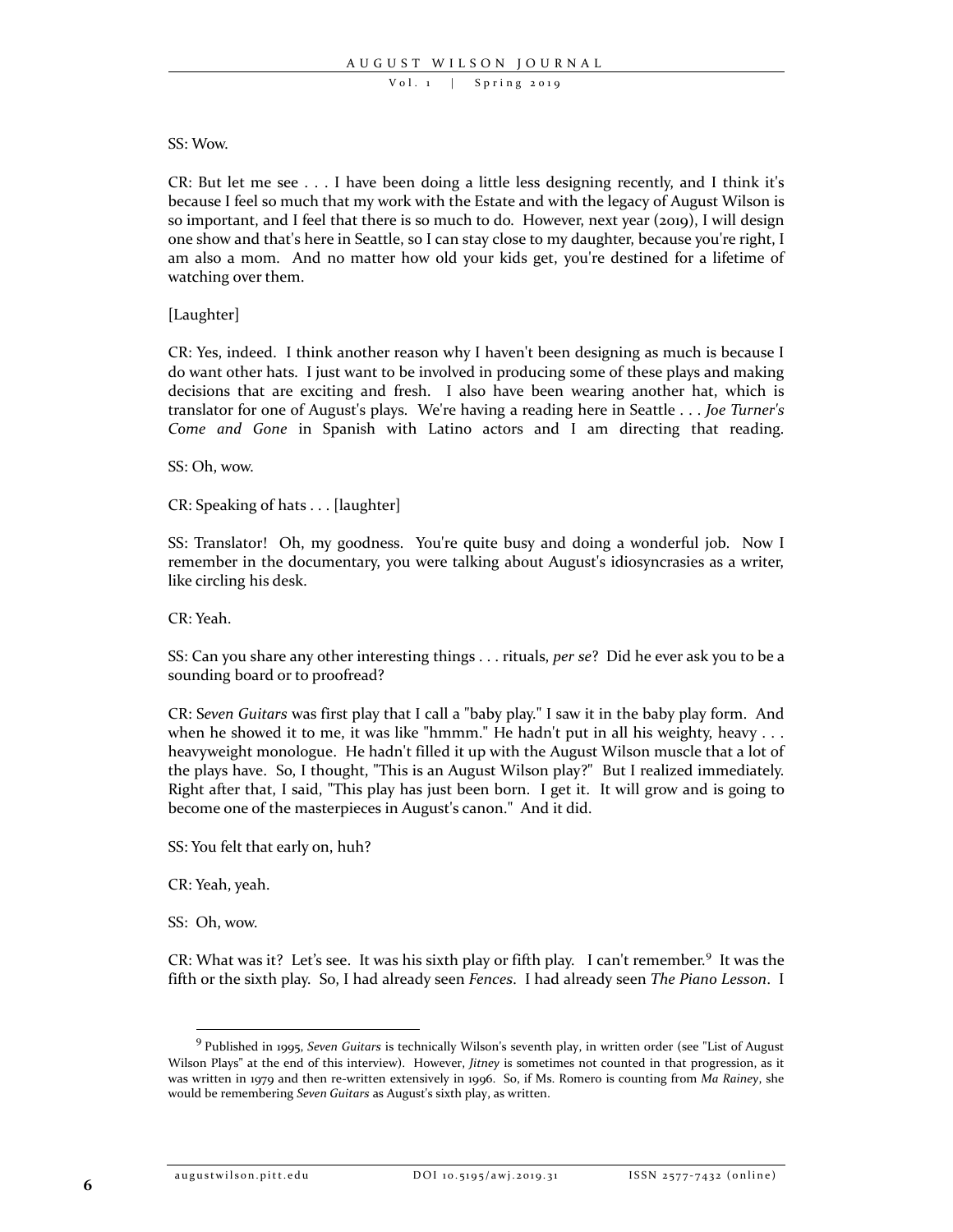had already seen *Joe Turner's Come and Gone* and *Jitney*, so I knew it was going to get to that level.

SS: Great.

CR: Another one of the things that he did was--I don't know if I spoke about it in the documentary--but he worked really late into the night and into the early hours of the morning, so it was always while I was sleeping.

SS: Yes.

CR: So, I would wake up and see a whole bunch more, like a monologue written, two monologues written, another twist in the story. I would see that, and I would say, "When did he do that? It was like, seamless."

SS: I guess the Muses come out at night.

CR: The Muses came out at night, exactly. And another thing that he did was, when he finished a play, he would clutch it really close to him, as though it was this precious child he had just given birth to.

SS: Oh, my goodness.

CR: I think he also knew, being a writer, everything springs from the writer. He also knew that, once anyone else read it, it was going to become the property also of other people, like this is going to become the work of the director. This is going to become the work of the actors. This is going to become the work of the designers . . . even the ushers, so he sort of protected it for a little while, and he would carry it around with him.

SS: Oh, that is precious. I know I've not heard that. I can understand it, as well.

CR: Yes.

SS: Many people seem surprised that in addition to writing poetry and plays, August experimented with other genres. Can you talk about some of these little-known writing projects and do you have any access to any of these forays into other genres?

CR: Yeah, yeah. I mean, we have everything. I think that what you mean is maybe early on in his career, he wrote museum plays for the Museum of Science, the Science Museum in Minneapolis. He had little vignettes and those are really precious. He, of course, also did some drawings. His drawings were mostly done with pastels, because he loved that medium. He was a very prolific drawer. He mainly drew characters and people that were very distinct, and I always thought he was drawing people from his plays . . . people from the world of his plays. He didn't necessarily draw one character, but people from the world of his plays. Then he also wrote some short stories while I was with him here in Seattle for a charity called Bedtime Stories. I don't know if you know about that.

SS: No.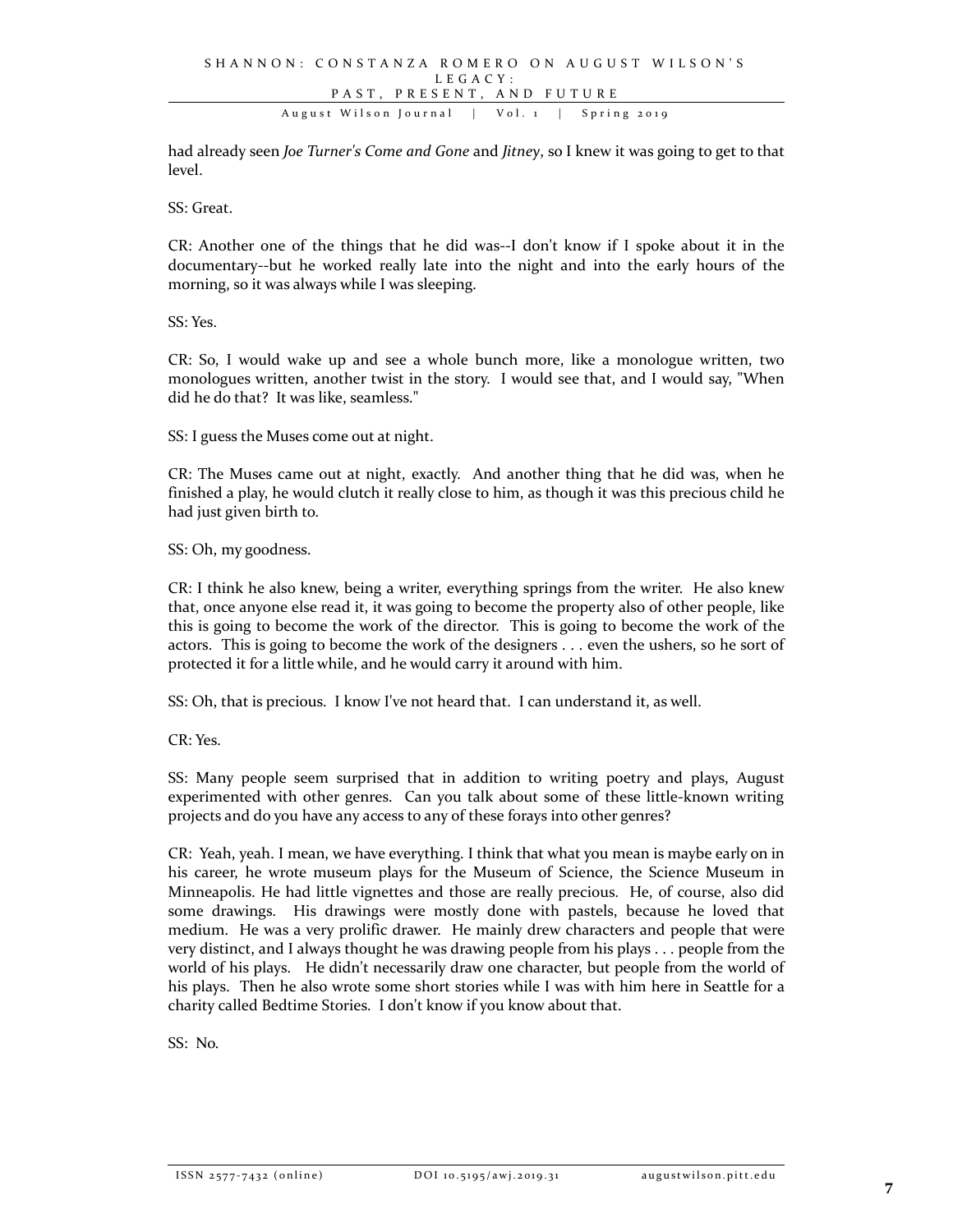CR: It was for several different writers that were local. They would all get together and read these bedtime stories that had certain themes and his friend, Charles Johnson, got him involved in that and it was called "Bedtime Stories" and it was a charity for adult literacy.<sup>[10](#page-7-0)</sup>

SS: No, I hadn't heard about that.

CR: Yeah.

SS: I had heard about the Four Minute Plays for the Dramatist Guild,<sup>[11](#page-7-1)</sup> but I had not heard of this.

CR: Right, right.

SS: Interesting. Bedtime Stories, huh?

CR: Bedtime Stories. They still do it but, of course, we're not involved in it any more.

SS: August often shared that he had not read and, in some instances, *chose* not to read certain canonical texts, such as Hansberry's *Raisin*, Miller's *Death of a Salesman*, what do you think was behind this admission?

CR: He was asked, many times, the question, "When you were growing up in Pittsburgh Hill District, did you see an old guy playing an old trumpet? Or . . . they would not give him the credit for his incredible imagination and incredible story-writing skills, and that got under his skin, for sure. So, it was important for him to say, "No, I have not read *Death of a Salesman* or *A Raisin in the Sun,"* because *Fences* comes from that same mythological, epic style of telling a man's life. But it is so different. It's so different a story. The story of African Americans and how they deal with the American Dream.

SS: Right, right.

CR: And all of those stories, *A Raisin in the Sun*, *Death of a Salesman*, and *Fences* are about the American Dream, but told from totally different points of view. I think it was important for August to say, "I have an imagination. I have the power of invention, and all men stand equal in front of a white piece of paper."

[Laughter]

SS: Wow. I'm writing that down, even as you speak. That's great.

CR: I just thought of it.

SS: Did you really? But he also admitted to having read or having seen performances of Athol Fugard's *Sizwe Banzi Is Dead* and Phillip Hayes Dean's *Sty of the Blind Pig* and Ed Bullins's *The Taking of Miss Janie*. There were some works that he proudly admitted to having seen. But I guess he was drawing . . . [unclear; competing voices].

<sup>&</sup>lt;sup>10</sup> Noted author of fiction and non-fiction works, most notably *Middle Passage*.

<span id="page-7-1"></span><span id="page-7-0"></span> $\frac{11}{1}$  <https://www.dginstitute.org/>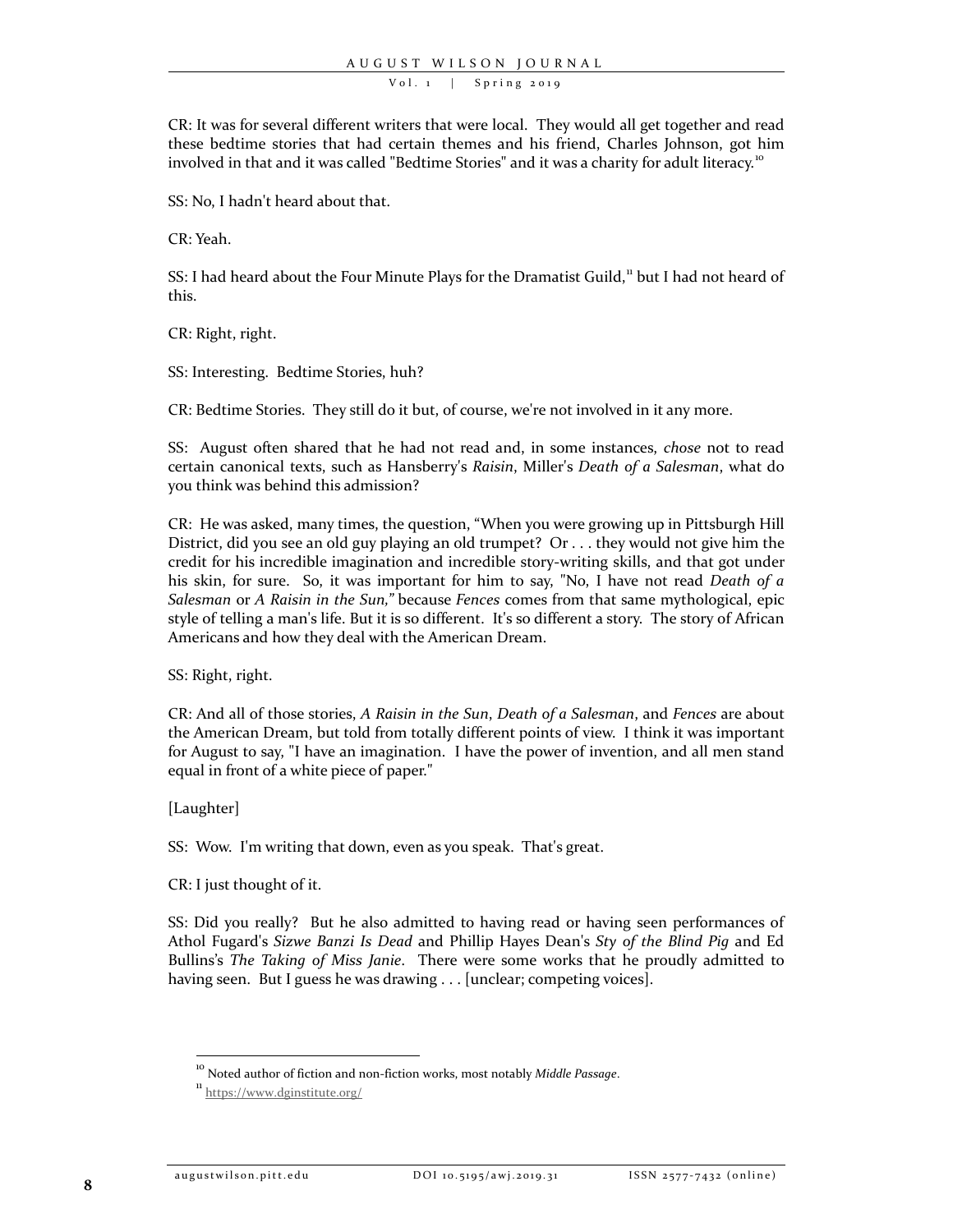CR: Yeah, I think that he was also saying, "Of course, I do read. Of course, I am current on what is happening in American theater." I dragged him to almost everything I have designed and he saw a production of *Who's Afraid of Virginia Woolf?*

[Laughter]

SS: You're using the word "dragged," Constanza, what do you mean?

CR: Well, many times he probably really didn't want to go, but I made him.

SS: Yes.

CR: And he loved it. He loved it, but he had never read it before. And the same goes for *Richard II* and a lot of other Shakespearean plays that we saw at Oregon Shakespeare Festival. It was a little bit of "dragged into," but once we were sitting down, we very much enjoyed it.

SS: You referenced earlier that you had completed the process of sorting through August's material and boxing them up. Without jeopardizing any negotiations that may be underway, can you give us an update on where the papers may find a home?

CR: Well, I cannot give you an exact place. All I can say is that there are interested parties that would love to have the papers and my biggest and most important priority in that are that they treat the material with the utmost respect and the utmost care. Also, of course, that it be somewhere where people can get access to the papers in a very easy way. I also want his material to be treated in the same . . . on the same level as all the most important playwrights of the 20th Century, such as Tennessee Williams, Arthur Miller, Eugene O'Neill. His name spoken in the same breath. I want it to be with the same amount of respect.

SS: Did August ever talk to you or mention anything about scholarship? I know he talked in his speech, "The Ground on Which I Stand," he talked about critics.

CR: Oh, yes.

SS: He said that critics need to evolve. As the playwrights come up with new work, the critics had a responsibility of evolving in terms of their education to be able to write about those works. How important was that to him, as far as you can recall?

CR: August had a tremendous amount of respect for all critics. A few names that come to mind are Ben Brantley, Frank Rich, and Michael Feingold from *The Village Voice*. [12](#page-8-0) I remember him reading all those articles--all those reviews, shall I say--very carefully. He would take a lot of things in mind . . . a lot of the criticism in mind for going from one stage of development to another. But I think what he meant in his speech is more of a sense of the power that a critic has in terms of deciding what it is that is out there in the ether. What people see. What people are going to experience. Therefore, African American work is going to have a different narrative, a different aesthetic, a different style of telling the story. A lot of critics would say, "Ugh, his plays are so wordy . . . it's just so many words." And yet

ISSN 2577-7432 (online) DOI 10.5195/awj.2019.31 augustwilson.pitt.edu

<span id="page-8-0"></span><sup>&</sup>lt;sup>12</sup> Ben Brantley, chief theater critic of the *New York Times* since 1996; Frank Rich, theater and film critic, oped columnist, essayist, and television producer in a variety of media; Michael Feingold, theater critic of the *Village Voice*.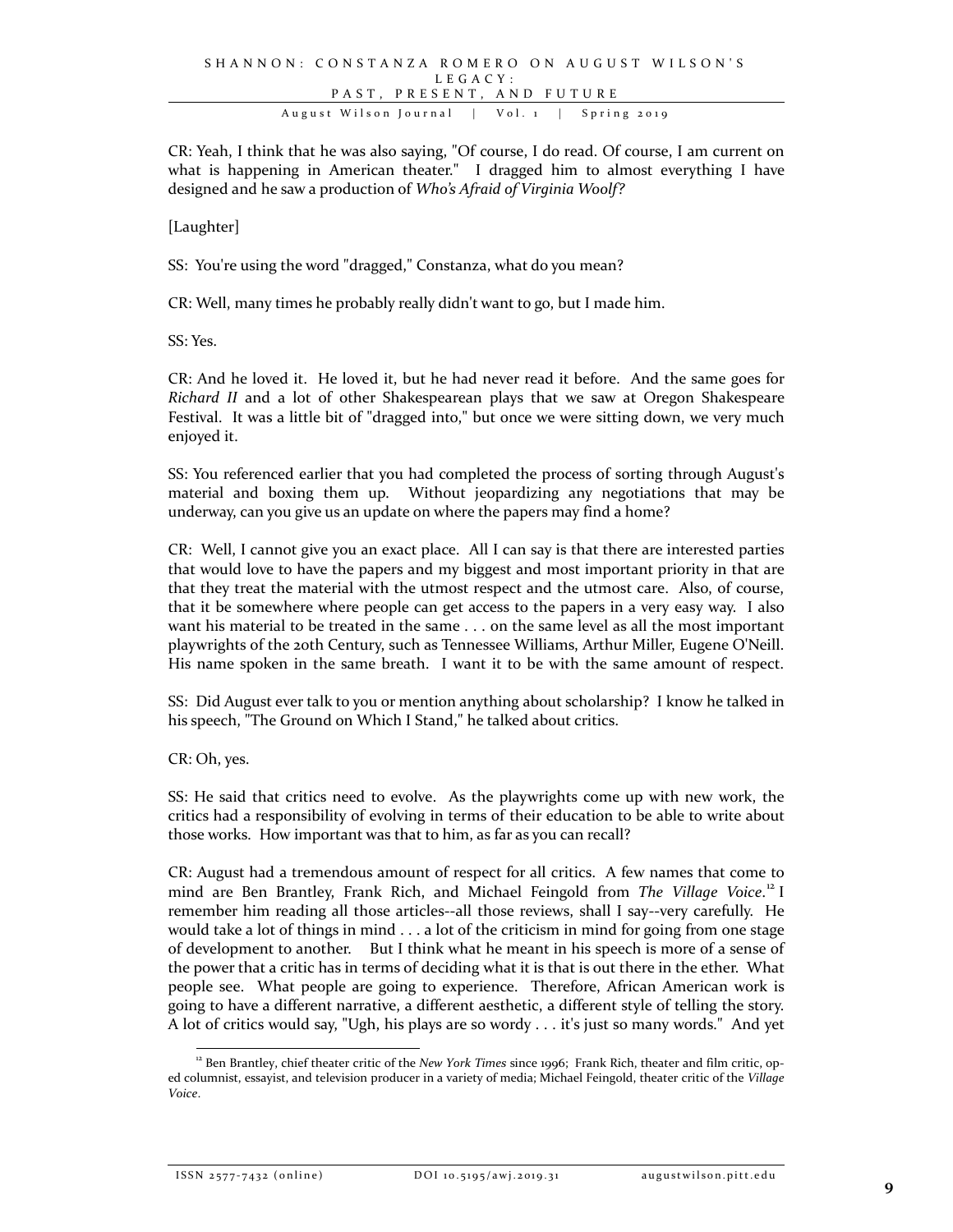those same critics will sit through several hours of Tony Kushner's *Angels in America* or several hours of many Shakespeare plays. So, it is a different way of telling a story, and you cannot judge all works by the same aesthetic and the same sense of what is art.

SS: Got you, got you. He was aware that scholars were on to his work, as well?

CR: Oh, definitely.

SS: So, was he concerned about the growth of scholarship on his plays.

CR: Absolutely. He loved nothing more than to sit down and talk to other writers. People such as yourself, Peter Wolf, Joan Fishman, Alan Nadel, Harry Elam . . . all taking his work so seriously as to spent time reading it, writing about it, finding other meanings, finding where it fits in the cosmology of our existence was very exciting to him. Hopefully, there will be many, many more.

SS: Absolutely. I remember early on when I was writing on him, I would share some of my early ideas, and a as a beginning scholar, I was looking for him to say, "Wow, that's great, that's great." He'd always say, "Well, you know what, I never thought of it that way." And I was wondering whether he was [laughter] . . . he probably said that to everybody . . . "That's another way to look at it. I never thought of it that way." But he seemed very receptive.

CR: Oh yes. Very open.

SS: Yes, yes, yes. Okay, so I really enjoyed visiting the August Wilson House last April during that major press briefing, if you can recall, in the backyard there?

CR: Of course!

SS: How are the renovations . . . I think that was to celebrate the final phase of renovation. Can you talk about the status of the August Wilson House now and what's the overall vision for it?

CR: Well, I think a few people think that the Estate and the August Wilson House are one body. But they are actually two separate entities.

SS: Okay. Got you.

CR: However, I love the idea, and I love the support that the August Wilson House has gotten, and I am 100% behind its mission to bring culture, and study, and art into the Hill District of Pittsburgh and to also be aware of the August Wilson history and presence in Pittsburgh, so I love everything that they're doing, and I am so joyous for the support that they have received, and it looks like it will be opening and running for many years to come. So, I love that.

SS: Yes. Pittsburgh seems to be having a Renaissance in terms of August Wilson, his legacy, and I'm thinking of the August Wilson Center, as well. What are your thoughts about that institution?

CR: Oh gosh, I'm just so thrilled. I'm going to be involved in their gala next year. And the programs they have put together. There's jazz festival, there's a blues festival, there's a film festival and all of the beautiful art. I saw pictures of a recent exhibit of art that they have in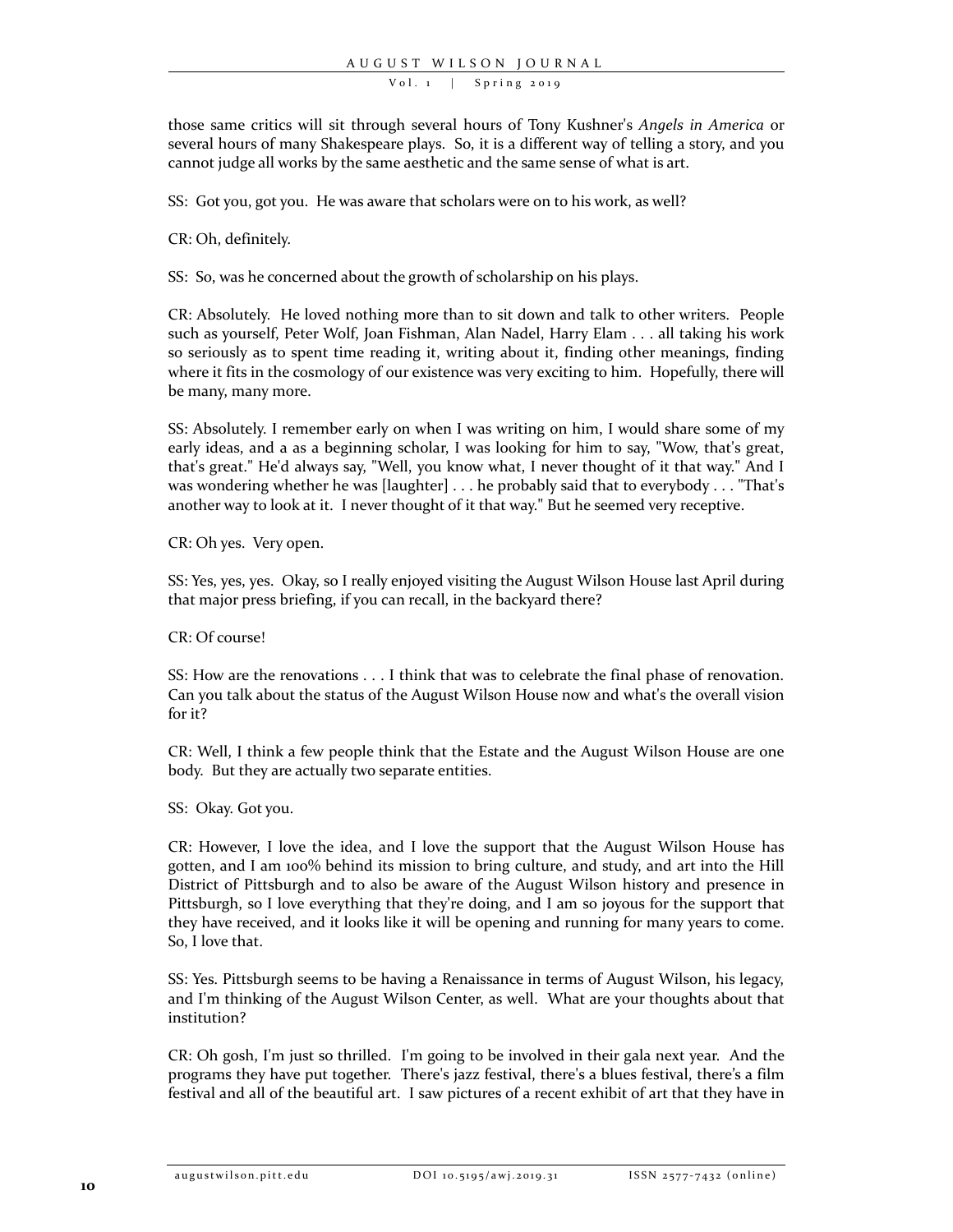their gallery. It's really a top-notch institution in the City of Pittsburgh, and it's going to make a big name for itself because I don't know if there are any other institutions like it . . . a cultural center for all African American art. I'm just thrilled with the person who is running the Center, whose name is. $<sup>13</sup>$  $<sup>13</sup>$  $<sup>13</sup>$  So, yes, Pittsburgh is going through a Renaissance.</sup>

SS: Phenomenal, phenomenal job. In a 2016 interview with TCG 's *American Theatre, [14](#page-10-1)* you said that you were really focusing on re-imagining, re-envisioning a new chapter for the American Century Cycle. Can you share that vision for this new chapter?

CR: Yes. Right here in my phone I have my mission statement, which I know you have, also, but I'm going to pull it up.

SS: Sure.

CR: I think that August Wilson's plays still say as much about today as they did when they were written, and I think that we need more August Wilson in this social climate, rather than less. I happen to believe that--and I know that you do, too--because of this journal you're putting together.

SS: Yes, of course.

CR: The list that you read [to] me of all the things that you would like to have shared and published and exchanged. I think that is fantastic. So, because we need August Wilson, now more than ever, I would really love it if you and younger artists were to tackle his plays with what is happening today in mind. And it's part of what I'm trying to do, also, with the designers at Yale, that I will be working with. What is it that we can see so that the same production with the same kind of set design or acting style that we've seen before is something to build on? I mean, I'm not saying scrap it, but let's build from that point forward so that it stays current in the American theater.

SS: Absolutely.

CR: So that's what I'm trying to do and if you wanted to publish the mission statement along with my answer for this question, that would be great<sup>15</sup>.

SS: Duly noted. We'll definitely do that. Well, Constanza, is there anything else that you'd like to add? Maybe a question that I didn't get to . . . although this list is pretty thorough. But there may be . . .

[Laughter]

CR: It is very thorough.

<span id="page-10-0"></span><sup>&</sup>lt;sup>13</sup> Wilson (not a relation of August Wilson) has been President and CEO of Pittsburgh's August Wilson Cultural Center since 2017. 14 *American Theatre Magazine*, a publication of the Theatre Communications Group

<span id="page-10-2"></span><span id="page-10-1"></span><sup>&</sup>lt;sup>15</sup> Mission Statement: "The Estate of August Wilson seeks to preserve and advance Mr. Wilson's universal legacy, including The American Century Cycle, by educating audiences and theater artists of all ages and walks of life. Building on traditional interpretations, we encourage artists to explore his plays with a fresh approach, and continue to create deeper levels of meaning. We strongly hold Mr. Wilson's words as an important instrument in the affirmation of our humanity, in this changing, and often challenging world."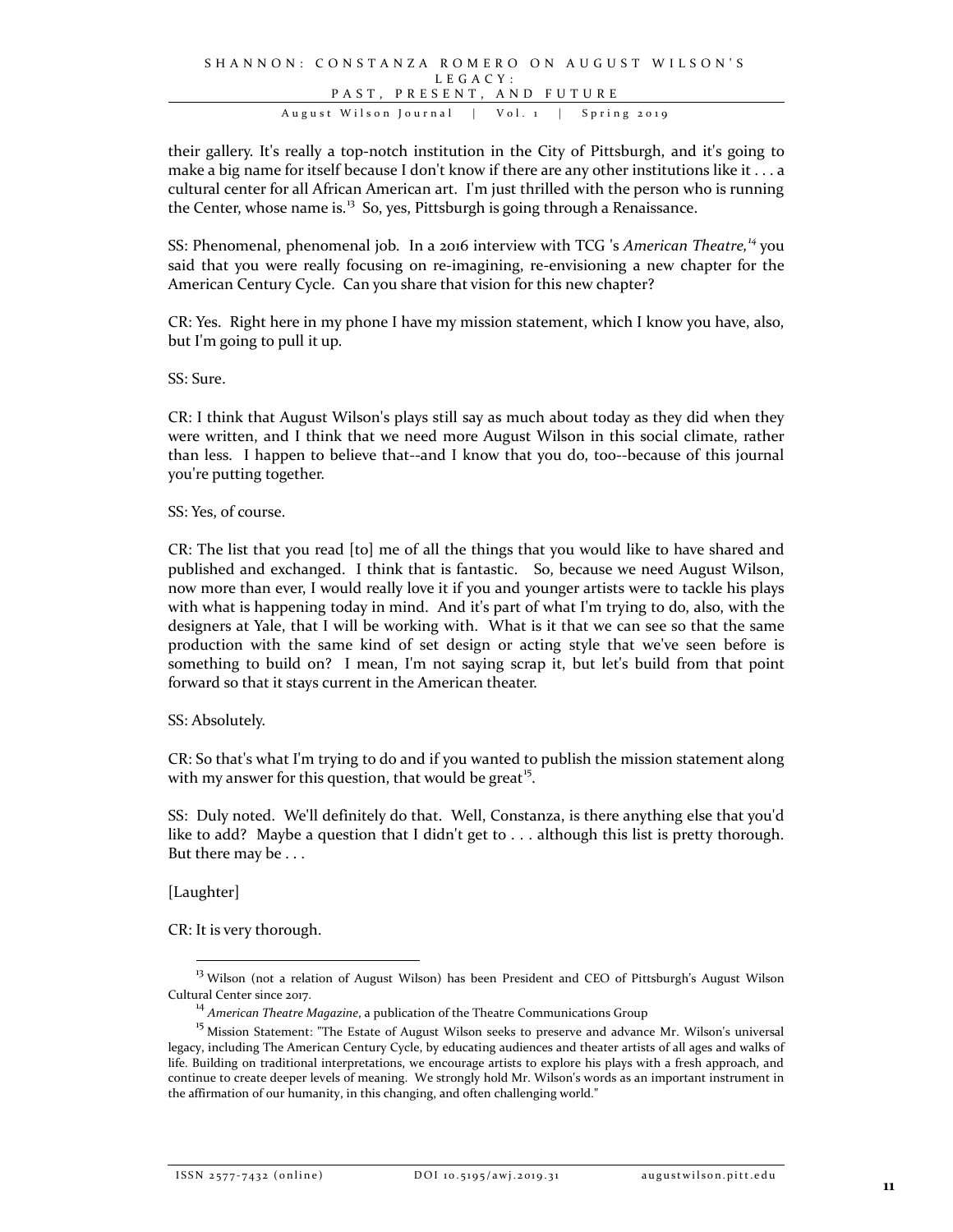#### SS: . . . but is there anything else?

CR: Yes. One of your questions was really so poignant. I really liked it: "What kind of recognition do you think August Wilson deserves?

SS: Yes, yes.

CR: I, of course, think that my husband deserves the world. But as a theater artist and the Executor of the August Wilson Estate, and as someone who thinks about August's plays a lot, as I said before, I think he deserves the best talent, the best funding, the best production values that this country has to offer, alongside all of the other greats that have been produced, and that also goes for theatre *and* film. And I think that he also deserves to be continued to be taught and to be read by students at an early stage of education. I think that anytime August Wilson is read by a young person, he or she will have something said to them, something very important. I also really feel that training for actors needs to be on the same level of, let's say . . . you know there's some actors that train as Shakespearean actors. I think that some actors should be trained as Wilsonian actors.

SS: Oh, okay.

CR: People such as Stephen McKinley Henderson and people who have been taught by him. I think that fountain of wisdom needs to be brought into the present for those actors.<sup>[16](#page-11-0)</sup> I sometimes see Stephen and I think, "Oh, if I could only just get everything that's inside him."

[Laughter]

SS: Oh, wow. Phenomenal.

CR: Because he's such a master . . .

SS: Yes, he is.

CR: . . . master teacher and actor. And because August said, "All art is beautiful," I think all of his work still has something to say to us. So, because I believe in the great power of theater and its ability to transform all people, I really feel that he deserves to be performed-- I've already said this but I'm going to say it again--with the most talented people and the best production values of this country. And when I go to London, people say, "Oh, August Wilson. He's your American Shakespeare." So that's what I think he deserves.

SS: Absolutely. Yes, absolutely. Well, Constanza, thank you so very much for your generous time. Thank you for your ideas, and I want to assure you that the *August Wilson Journal* is right on point in terms of preserving, promoting, teaching, sustaining August's legacy. Thank you so very much and happy holidays to you and your family.

CR: Thank you. Same to you and Michael. Happy holidays one and all.

<span id="page-11-0"></span> <sup>16</sup> Henderson—actor of screen, television, and stage—played Bono in the 2016 film of *Fences* as well as on stage. Other Wilson stage roles have included Slow Drag in *Ma Rainey's Black Bottom* and Stool Pigeon in *King Hedley II.*